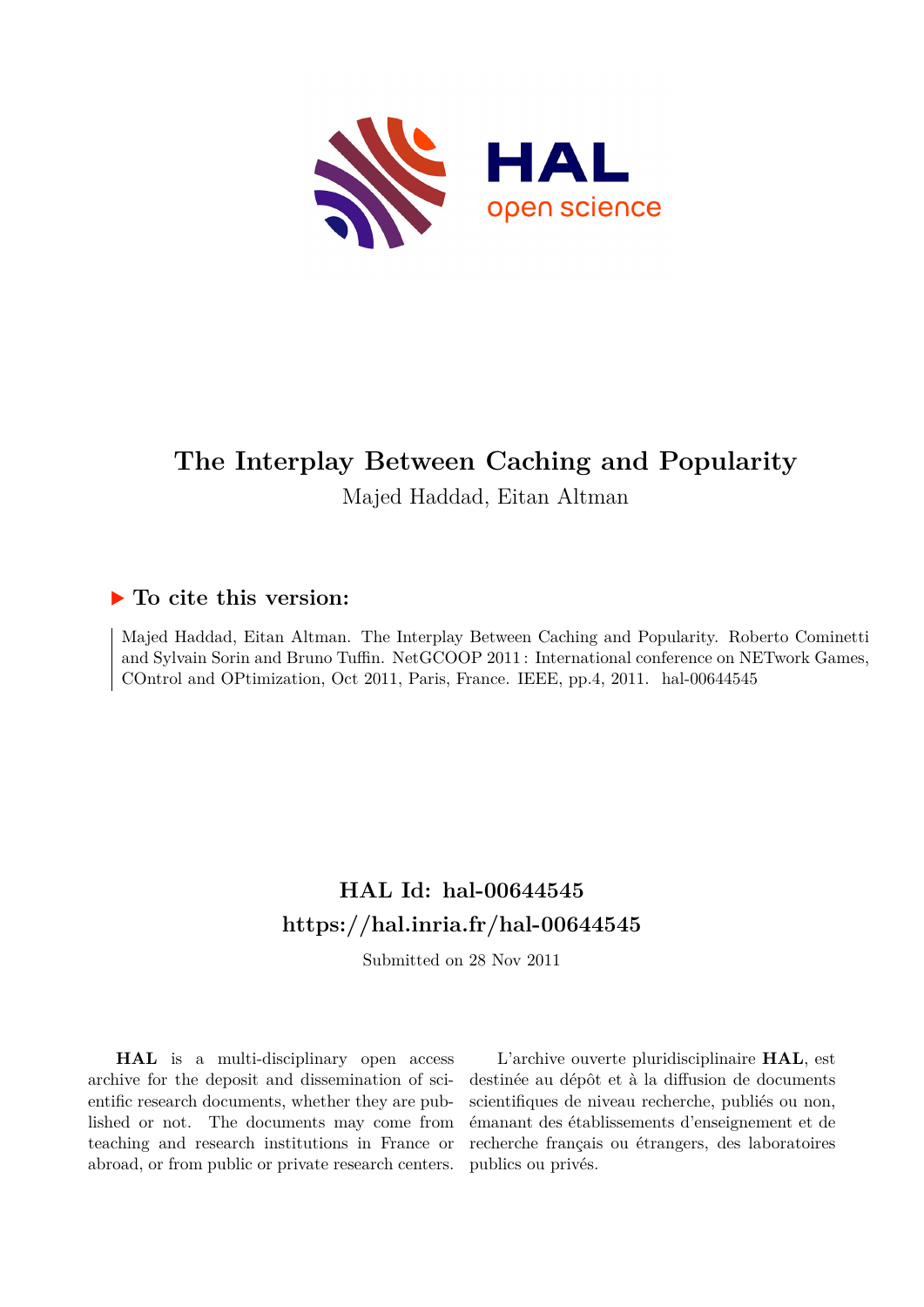# The Interplay Between Caching and Popularity

Majed Haddad and Eitan Altman INRIA Sophia Antipolis, 10 route des Lucioles, 06902 Sophia Antipolis, France.

*Abstract*—The increased availability of meta-data in Web 2.0 (as opposed to traditional Web) can and should be exploited to make such techniques more effective. Caching should improve the performance and scalability of multimedia service streaming (e.g., YouTube). In this contribution, we introduce new directions and considerations in the analysis of caching popular content in the Web which allows us to gain insight on deriving more informative indications for quality of service development. We provide a dynamic model for the impact of popularity on the access speed due to caching policies of a service provider. More specifically, we assume that caches are spatially deployed as a Poisson distribution and that users are distributed over the geographical area in a Poissonian manner. Our model is formulated as epidemic type process of file dissemination. We then study the transient behavior of caches where information is replicated and disseminated according to an epidemic type dynamics based on the popularity of the content. Simulation results show that the proposed scheme provides significant improvement in terms of the system throughput.

*Index Terms*—Caching, YouTube, epidemic model, mean field approximation.

#### I. INTRODUCTION

The analysis of the YouTube workload [1, 2, 3] emphasizes the fact that access patterns are strongly correlated with human behaviors (e.g., time-of-day, day-of-week). Moreover, video files are much larger than files of other types, and some videos are more popular than others. These and other characteristics suggest that caching should improve the performance and scalability of YouTube videos. In particular, caching popular videos in the proxy in the client site can reduce the client access time and start up delay in watching video. However, enabling anyone to publish content means growth in content will not only be larger than for traditional Web and media, but sustainable. This will place greater strain on centralized resources, and require decentralized approaches such as caching and (Content Delivery Networks) CDNs. In addition, since much of the content is likely to be unpopular (the long tail effect), it will be important to minimize the cost for storing these contents. This has several implications for the service provider, who must plan, purchase, install, operate and maintain the central infrastructure used by the site. To do so, one of the design criteria is the popularity distribution of video clips requested by users in the access network<sup>1</sup>. The higher the popularity is, the fastest it will take to reach it if the access to the content is ranked according to measures such as its page rank. Despite there is considerable published literature



Fig. 1. Network Model for the cache.

on caching of adaptive multimedia streams [4, 5, 6], we found that few studies have focused to derive analytical models from the traces.

In this work, we shall assume that some content becomes available and we wish to model how it propagates. We assume that two factors affect the rate of propagation: the access provider, through a large network of caches, and the content provider, through a ranking procedure that favors visibility of popular content. The content is accessible through downloaded from some site that specializes in such contents. The site is assumed to have some subscribers or some public of fans that connect to it regularly. A user that downloads a content has the option of recommending the content to others by clicking on a recommendation tag. The site keeps track of how many accessed the content's description, how many downloaded it and how many recommended it. These figures are collected over a given period which may be the total life time of the content or the last week or the last day. Below, we consider the case of the first configuration only. This information is used to rank the files. The higher the rank is, the larger the probability to be aware of it and then to download it. This is due to the fact that those searching for similar contents will be offered the various possibilities at the order of their *page rank*. Moreover, the most popular content may be explicitly displayed in social network like Facebook or in media services like YouTube. A caching strategy is used which enables to decrease the download time as a content becomes more popular.

#### II. MODELING THE CACHING

We provide a dynamic model for the impact of popularity on the access speed due to caching policies of a provider.

<sup>&</sup>lt;sup>1</sup>Yet other measures are recommendation systems and publicity.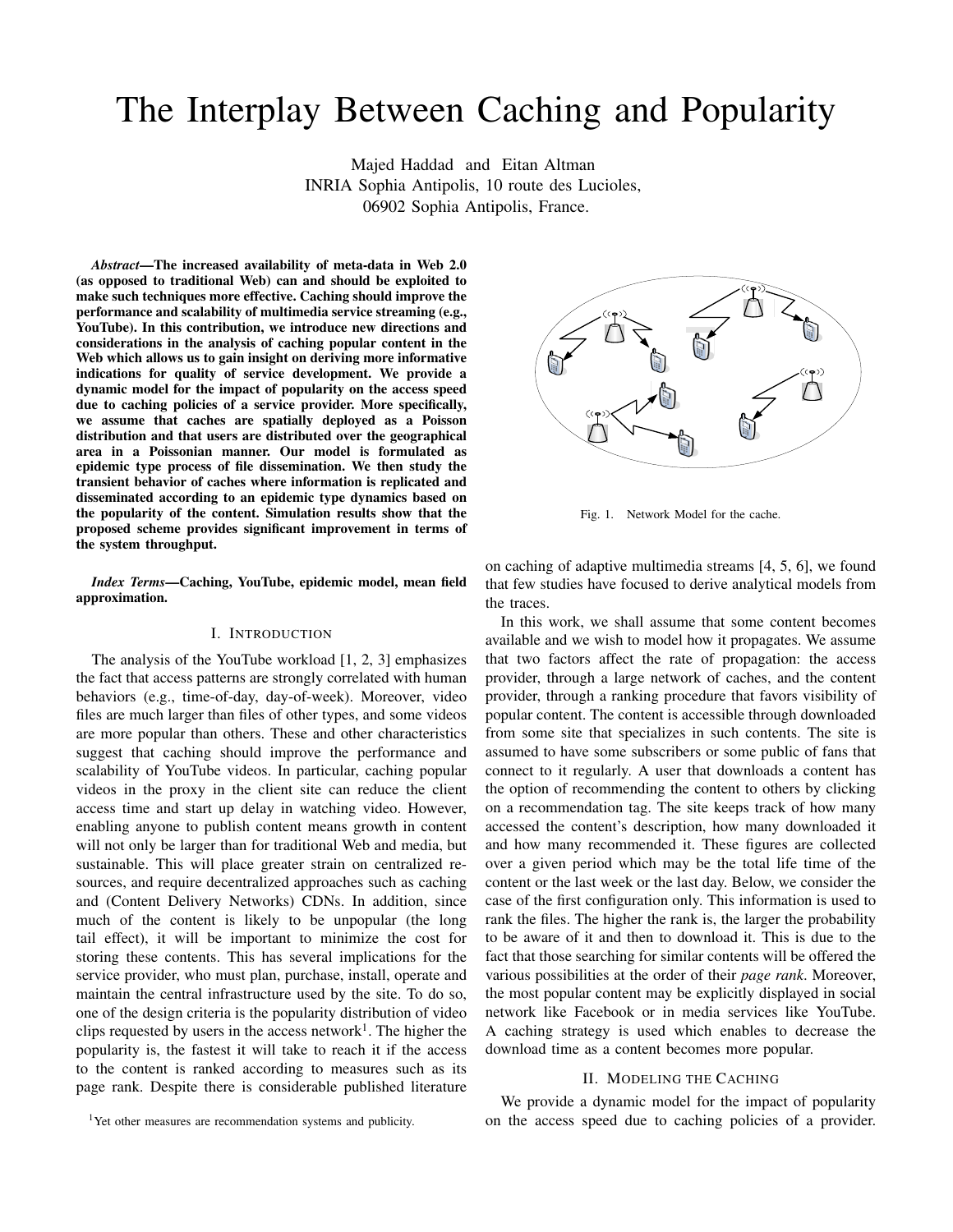We study a network made up of  $M$  users or nodes that are potentially interested in some content. At a given time t, an amount  $x_t$  (normalized by the population size M) of the content has been already downloaded. We assume that the content provider has a cache policy according to which the probability of finding a copy of the content at a cache is proportional to its  $x_t$  which is considered as a popularity index.

We assume that the caches are of the form of small base stations (or throwboxes) scattered over the space according to a Poisson process with a rate  $\lambda$  (see Figure 1). We assume that caching policy is such that a content is found at a cache independently on other cases. We consider the following simple caching strategy: the probability that a content is given at a cache is proportional to the number of downloads. At time t it is given by  $\alpha \cdot x_t$ . We consider here mobile users that connect through a wireless channel to the closest cache. Thus, the caches containing the content have a Poisson distribution over the space, with parameter  $\lambda \cdot \alpha \cdot x_t$ . This means that the number of caches that contain the file in a zone of area  $B$  is a Poisson random variable with rate  $\lambda \cdot \alpha \cdot x_t \cdot B$ .

#### III. PERFORMANCE ANALYSIS

The signal to noise ratio  $\gamma$ , received by a mobile at a distance d from a cache is assumed to be determined by the distance d to the cache and is given according to  $\gamma(d) = B_0 \cdot d^{-\beta}$ , where  $B_0$  is a proportionality constant and  $\beta$  is the pathloss coefficient. Consider the DBPSK modulation. Then, at low Signal to Noise Ratio (SNR) regime, the bit error rate (BER) is [7]:  $BER = \frac{1}{2} \cdot \exp(-\gamma)$ . Assume that K bits form one packet and that bit errors are i.i.d. The packet success rate governing the geometric successful transmission distribution is given by  $(1 - BER)^K$  and the packet error rate (PER) is determined by  $PER = 1 - (1 - BER)^K = 1 - (1 - \frac{1}{2} \exp(-\gamma))^K$ . Approximating the PER, we obtain that  $PER = \frac{K}{2} \exp(-\gamma)$ . Let  $z = \frac{K}{2} \exp(-\gamma)$ . In order to analyze the performance of the proposed caching policy in terms of achievable throughput, we resort to compute the expected exponential SNR over the space, namely  $E(z)$ .

Choose an arbitrary user. Assume that (i) a packet is retransmitted until received correctly, and (ii) that  $x_t$  varies slowly in the following sense: during the period of transmission and retransmission of  $n$  packets, where  $n$  is some large integer,  $x_t$ is constant. Then the time it takes to receive a packet whose transmission starts at time  $t$  is geometrically distributed with parameter  $K \cdot \gamma$ . We make the observation that the distance from that user to the closest cache with the content is greater than  $d$  if and only if there is no cache with a copy of the file within a circle of radius d centered at that user. It follows that the probability that the closest cache from a mobile is at a distance of at least  $d$  is

$$
Prob(y \ge d) = \exp(-\nu(x_t) \cdot B(d)) \tag{1}
$$

where  $\nu(x_t) = \lambda \cdot \alpha \cdot x_t$  and  $B(d)$  is the volume of a ball with radius d. It is  $2 \cdot d$  in dimension 1 (line case), and is

 $\pi \cdot d^2$  in dimension 2 (plane case). The probability density of the distance to the closest file is then given by:

$$
\phi_x(d) = \nu(x_t) \cdot \frac{\partial B(d)}{\partial d} \cdot \exp(-\nu(x_t) \cdot B(d)) \tag{2}
$$

Combining with (2), we see that the expected exponential SNR of a user is given by

$$
\mathbb{E}(z) = \frac{K}{2} \int_0^\infty \exp(-B_0 \cdot y^{-\beta}) \cdot \phi_x(y) dy \tag{3}
$$

#### IV. MEAN FIELD APPROXIMATION

Under two-hop forwarding assumption, users can obtain the content from the cache, but they are not able to infect other nodes, hence the destination can be reached at most in two hops. At some time, say  $t = 0$ , the content becomes available. We assume that download is done at a fixed rate of  $\mu$ , and the size of the content is of one unit. The expected time to transmit the packet is  $1/(K \cdot \gamma \cdot \mu)$ . The average number of packets transmitted<sup>2</sup> in a time unit at  $[t, t+\Delta)$  is approximately  $K \cdot \gamma \cdot \mu \cdot \Delta$ . Assume that there are  $\zeta$  packets in the content that is transferred. As the packet spreads at a rate proportional to its throughput, we can use the following equations to predict the impact of the proposed caching policy on the system dynamics using the mean field limit [8]:

$$
\dot{x}_t = \frac{K \cdot \mu}{\zeta} \cdot (1 - x_t) \cdot g(x_t) \tag{4}
$$

where the throughput  $g(x_t)$  is function of the popularity and given by  $g(x_t) = \min(c/\sqrt{\mathbb{E}(PER)}, T_{max})$ , c is a proportionality constant and  $T_{max}$  is an upper bound throughput allowed by the codecs.

#### *A. Line case*

Let us first consider the line case. The expression of the expected loss probability is given by:

$$
\mathbb{E}(PER) = K \cdot \nu(x_t) \cdot \int_0^\infty \exp(-B_0 \cdot y^{-\beta} - 2 \cdot \nu(x_t) \cdot y) \, dy \tag{5}
$$

In what follows, we derive an explicit form of  $E(PER)$ depending on the pathloss parameters  $\beta$ :

For  $\beta=2$ 

$$
\mathbb{E}(PER) = \frac{K\sqrt{B_0}}{\sqrt{2\pi}} \cdot \nu(x_t) \cdot G_{0,3}^{3,0} \left( \nu(x_t)^2 B_0 \middle|_{1/2,0,-1/2} \right)
$$
\n(6)

where  $G$  is the Meijer G-function. For  $\beta = 3$ 

$$
\mathbb{E}(PER) = \frac{K\sqrt{3}\sqrt[3]{B_0}}{6\pi} \cdot \nu(x_t) \cdot G_{0,4}^{4,0} \left(\frac{8}{27}\nu(x_t)^3 B_0\bigg|_{2/3,1/3,0,-1/3}\right)
$$
(7)

For 
$$
\beta = 4
$$

$$
\mathbb{E}(PER) = \frac{K\sqrt{2}\sqrt[4]{B_0}}{8\pi^{3/2}} \cdot \nu(x_t).
$$
\n
$$
G_{0,5}^{5,0} \left(1/16\,\nu(x_t)^4\,B_0\,\bigg|_{3/4,1/2,1/4,0,-1/4}\right)
$$
\n(8)

<sup>2</sup>over some *m* consecutive packets with  $m \leq n$ .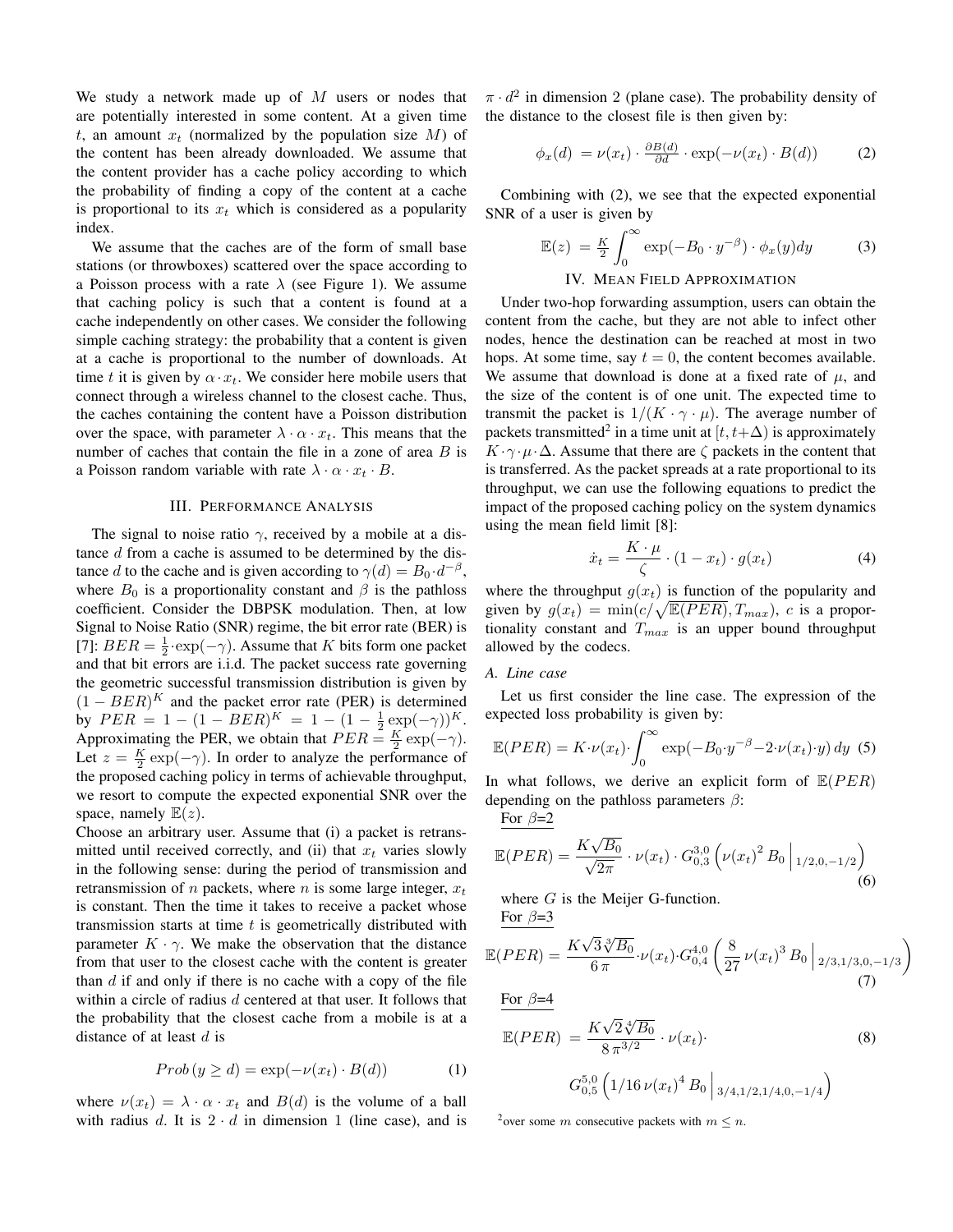#### *B. Plane case*

For  $\beta - 2$ 

For  $\beta = 3$ 

Considering the case of the plane, the expected loss probability can be expressed as:

$$
\mathbb{E}(PER) = K \cdot \pi \cdot \nu(x_t) \cdot \int_0^\infty \exp(-B_0 \cdot y^{-\beta} - \pi \cdot \nu(x_t) \cdot y^2) \cdot y \, dy
$$
\n(9)

Similarly to the line case, we obtain the following explicit expressions for different pathloss parameter  $\beta$ :

$$
\frac{\text{Is } \text{Tr}(PER)}{\mathbb{E}(PER)} = K \sqrt{\pi B_0 \nu(x_t)} \text{BesselK}_1 \left( 2 \sqrt{\pi B_0 \nu(x_t)} \right)
$$
\n(10)

where  $\text{BesselK}_n(\cdot)$  is the modified Bessel function of the second kind.

 $\mathbb{E}(PER) = \frac{K(B_0)^{2/3}\sqrt{3}\sqrt[3]{2}}{24\sqrt{\pi}} \nu(x_t)$  $G_{0,5}^{5,0}\left(\frac{1}{108}\,\pi^3{B_0}^2{\nu(x_t)}^3\,\middle|\,{{}_{2/3,1/3,1/6,0,-1/3}}\right)$  $\setminus$ (11)

For  $\beta = 4$ 

$$
\mathbb{E}(PER) = \frac{K\sqrt{\pi B_0}}{4} \nu(x_t).
$$
\n(12)\n
$$
G_{0,3}^{3,0} \left( \frac{1}{4} \pi^2 B_0 \nu(x_t)^2 \middle|_{1/2,0,-1/2} \right)
$$
\n
$$
V_{\bullet} \text{ MUMENGM PISULE}
$$

#### V. NUMERICAL RESULTS

To go further with the analysis, we resort to numerical results. We choose to consider the plane case where users can profit from throughputs up to  $T_{max} = 1Mbps$  where  $K = 16$ ,  $\lambda = 0.1$ ,  $\alpha = 0.1$ ,  $\zeta = 1000$  and  $\mu = 1024$ . Figure 2 captures the variation of the system throughput as function of the ratio of users who already have a copy of the content  $x$ . As intuition would expect, it is shown that the system throughput increases as x increases. Obtaining  $q(x)$ , we can compute the solution of



number of infected users for increasing time  $t$ . Figure 3 depicts the amount of users that have already downloaded the content. It is shown that all users get the file at  $t = 0.7$  seconds, respectively  $t = 0.9$  seconds, for  $\beta = 2$ , respectively  $\beta = 4$ .

In Figure 4, we plot the variation of the system throughput as function of the time for different pathloss parameter. Notice here that the system throughput is upper-bounded at a certain time. As an example, for  $\beta = 2$  we gain 2 bits/sec/Hz of system throughput compared to the case where  $\beta = 3$  and barely 4 bits/sec/Hz with respect to the case where  $\beta = 4$ .



Fig. 3. Ratio of infected users as function of time for the plane geometrical system model.



Fig. 4. System throughput as function of time for the plane geometrical system model.

#### VI. CONCLUSION

Fig. 2. System throughput as function of the number of users who already have a copy of the content for the plane geometrical system model.

this ordinary differential equation and plot the dynamic of the

Modern Internet streaming services like YouTube have utilized various techniques to improve the quality of streaming media delivery. As an example, caching the most popular data at proxies close to clients is an efficient approach to save bandwidth and prevent user latency. In particular, the increased